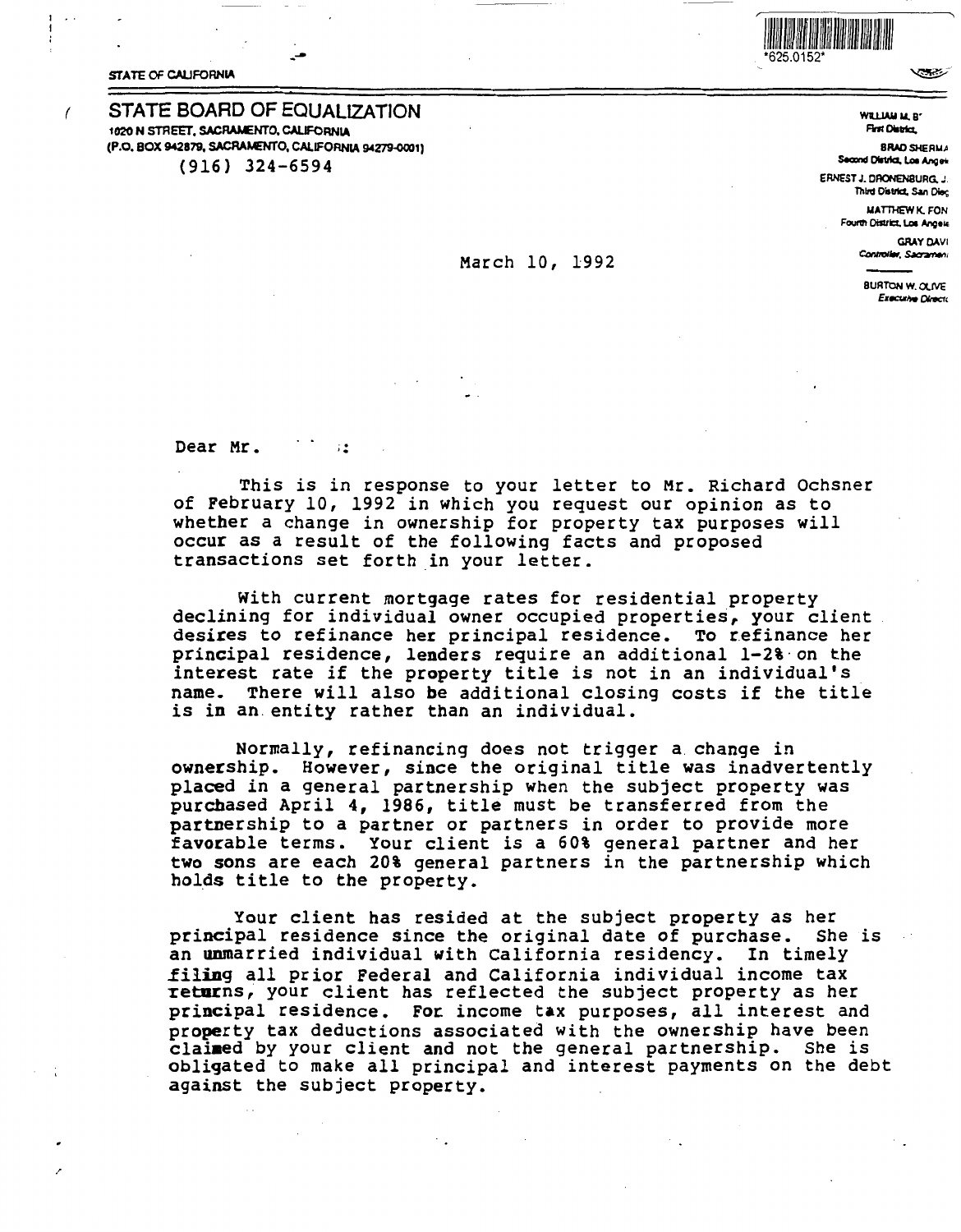In transferring title to the subject property from the general partnership to your client, you ask whether a change of ownership will occur thereby subjecting the property to a reappraisal if the following steps are taken:

- 1. The real property is transferred from the partnership to the partners as tenants in common with the same proportional interests or ownership rights.
- 2. Immediately after the transfer and refinance, both sons transfer their proportional interests in the real property to their mother thereby making her 100% owner of the subject real property.

As you know, Revenue and Taxation Code\* Section 60 defines •change in ownership• as

> •a transfer of a present interest in real property, including the beneficial use thereof, the value of which is substantially equal to the value of the fee interest.•

You first contend that no change in ownership would occur under the foregoing definition because your client has had the beneficial use of the property since the property was acquired and the proposed transfers, therefore, would not include the beneficial use of the property.

With respect to who is the beneficial owner of the property, Evidence Code Section 662 provides that the owner of the legal title to property is presumed to own the full beneficial title and that such presumption may be rebutted only by clear and convincing proof.

In our **view,** the assessor is best suited to make the determination of whether the taxpayer has presented clear and convincing evidence that the beneficial owner of real property is someone other than the owner of the legal title.

Alternatively, even if the presumption of Evidence Code Section 662 is not rebutted, the first proposed transfer of the subject property from the partnership to your client as to an undivided 60 percent interest and to her two sons each as to an undivided 20% interest all as tenants in common would be excluded from change in ownership by section 62(a)(2) as merely a change in the method of holding title to the real property and in which

\* All statutory references are to the Revenue and Taxation Code unless otherwise indicated.

 $-2 -$ 

الداوات